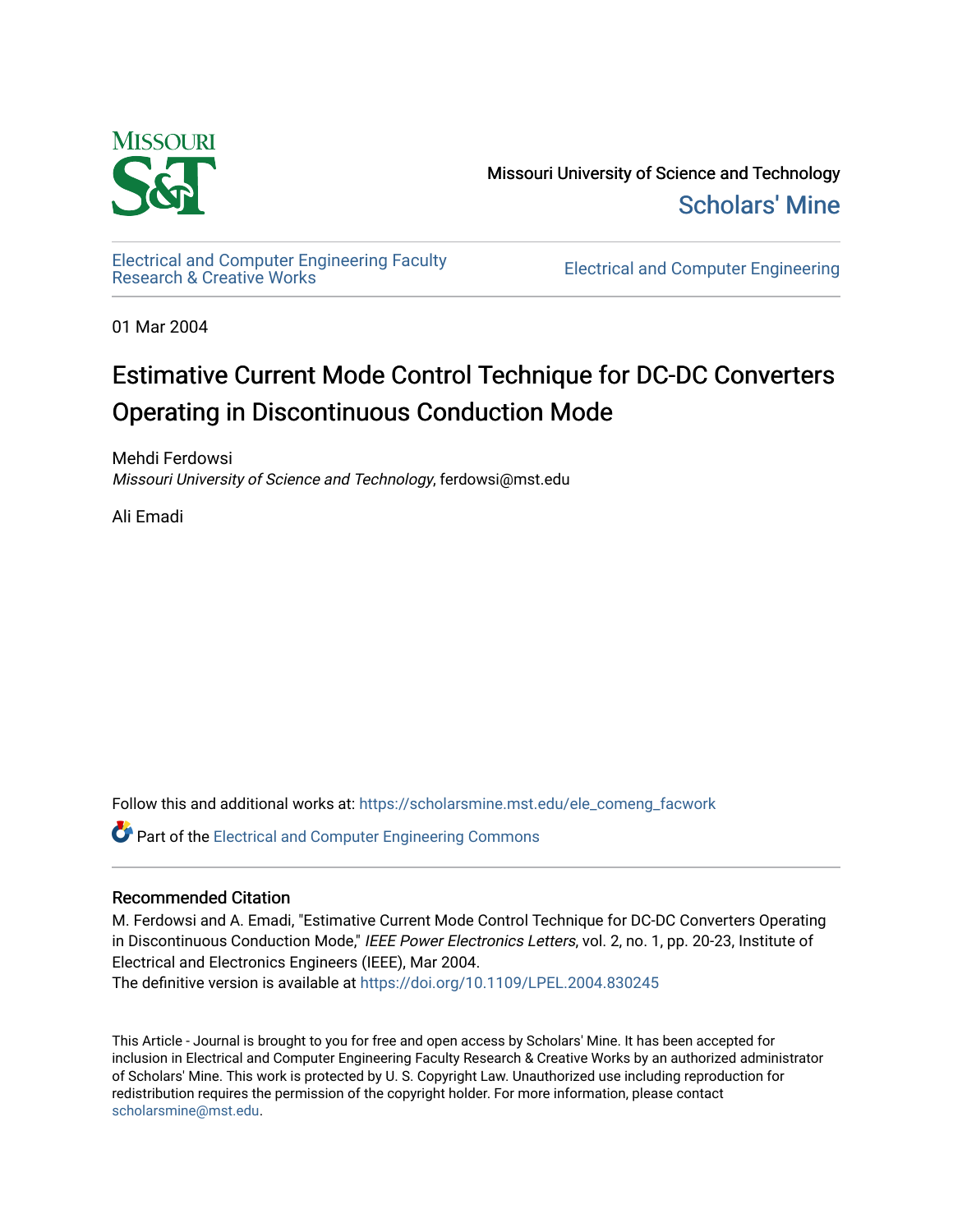# Estimative Current Mode Control Technique for DC–DC Converters Operating in Discontinuous Conduction Mode

M. Ferdowsi*, Student Member, IEEE,* and A. Emadi*, Senior Member, IEEE*

*Abstract—***A new control technique for dc–dc converters is introduced and applied to a boost converter operating in discontinuous conduction mode (DCM). In contrast to conventional control methods, the principal idea of the proposed control scheme is to obtain samples of the required signals and estimate the required switch-on time. The proposed technique is applicable to any converter operating in DCM, including power factor correctors (PFC), however, this letter mainly focuses on boost topology. In this letter, the main mathematical concept of a new control algorithm is introduced, as well as the robustness investigation of the proposed method with simulation and experimental results.**

*Index Terms—***Boost converter, dc–dc power converters, discontinuous conduction mode, power factor correction, switched-mode power supplies.**

#### I. INTRODUCTION

SUITCHED-MODE power converters have been employed<br>to correct poor power factor and reduce high harmonic current contents [[1\]](#page-4-0), [\[2](#page-4-0)]. Boost topology operating in either continuous, or discontinuous conduction mode (CCM or DCM), is one of the most popular topologies for active power-factor correction [[3\]](#page-4-0), [[4\]](#page-4-0). In low-power applications, DCM control is a better choice since it reduces the circuit complexity. The boost converter for improving power quality is used as a preregulator and is mostly controlled using a voltage-follower approach while operating in DCM. The ontime duty ratio of the switch is controlled by the output voltage error signal. Because of the automatic current-shaping characteristic of the boost topology, this control method improves the power quality. However, the dynamic response of the converter is very slow.

This letter proposes a new current mode control algorithm for converters operating in DCM. This method is applicable in power factor correctors (PFC), where more precision in power factor correction and faster dynamic response are required, compared to automatic current shapers. The basic idea of this control scheme is to estimate the required value of the duty ratio based on the measured samples of the voltage signals in order to make the average value of the inductor current track the input control signal. This control scheme operates in a fixed frequency.

Manuscript received October 16, 2003; revised April 20, 2004. Recommended by Associate Editor J. Cobos.

The authors are with the Power Electronics and Motor Drives Laboratory, Electric Power and Power Electronics Center, Illinois Institute of Technology, Chicago, IL 60616-3793 USA (e-mail: ferdmeh@iit.edu; emadi@iit.edu).

Digital Object Identifier 10.1109/LPEL.2004.830245

 $\mathbf{c}$ :

Fig. 1. Boost converter.

The proposed control technique is robust against variations of the circuit parameters and enjoys a very fast dynamic response. Furthermore, it can easily be programmed in a digital signal processor with other required functions, such as a voltage compensator or PFC controller.

# II. ESTIMATIVE CURRENT MODE CONTROL

Fig. 1 depicts the circuit diagram of a step-up boost converter. The typical waveforms of the current passing through the inductor and the diode during a single switching period while operating in DCM are shown in Fig. 2.

Assuming that the frequency of the ac ripple of input voltage  $V_{\text{in}}$  is much less than the switching frequency and the output voltage is fairly constant, we can write

$$
I_{\text{max}} = d_1 T m_1 \tag{1}
$$

$$
d_2T = I_{\text{max}}/m_2\tag{2}
$$

where  $m_1 = (V_{\text{in}})/L, m_2 = (V_o - V_{\text{in}})/L$ , and T is the switching period. Current passing through the diode,  $i_D(t)$ , is being filtered and delivered to the load, thus, the average value of the diode current is indeed load current  $i_R$ . By combining (1) and (2), using the definition of  $m_1$  and  $m_2$ , the average value of the diode current in one switching interval can be obtained

$$
i_R = i_{D(\text{av})} = \frac{T}{2L} \left( \frac{V_{\text{in}}^2}{V_o - V_{\text{in}}} \right) d_1^2. \tag{3}
$$

The solution for  $d_1$  yields

$$
d_1 = \sqrt{\frac{2L}{T}} * \frac{1}{V_{\text{in}}} * \sqrt{i_{D(\text{av})}(V_o - V_{\text{in}})}.
$$
 (4)

This formula is used as a new method to estimate the required switch-on time duration in a way that the average current of the diode follows the desired current command signal (CCS). The CCS could be

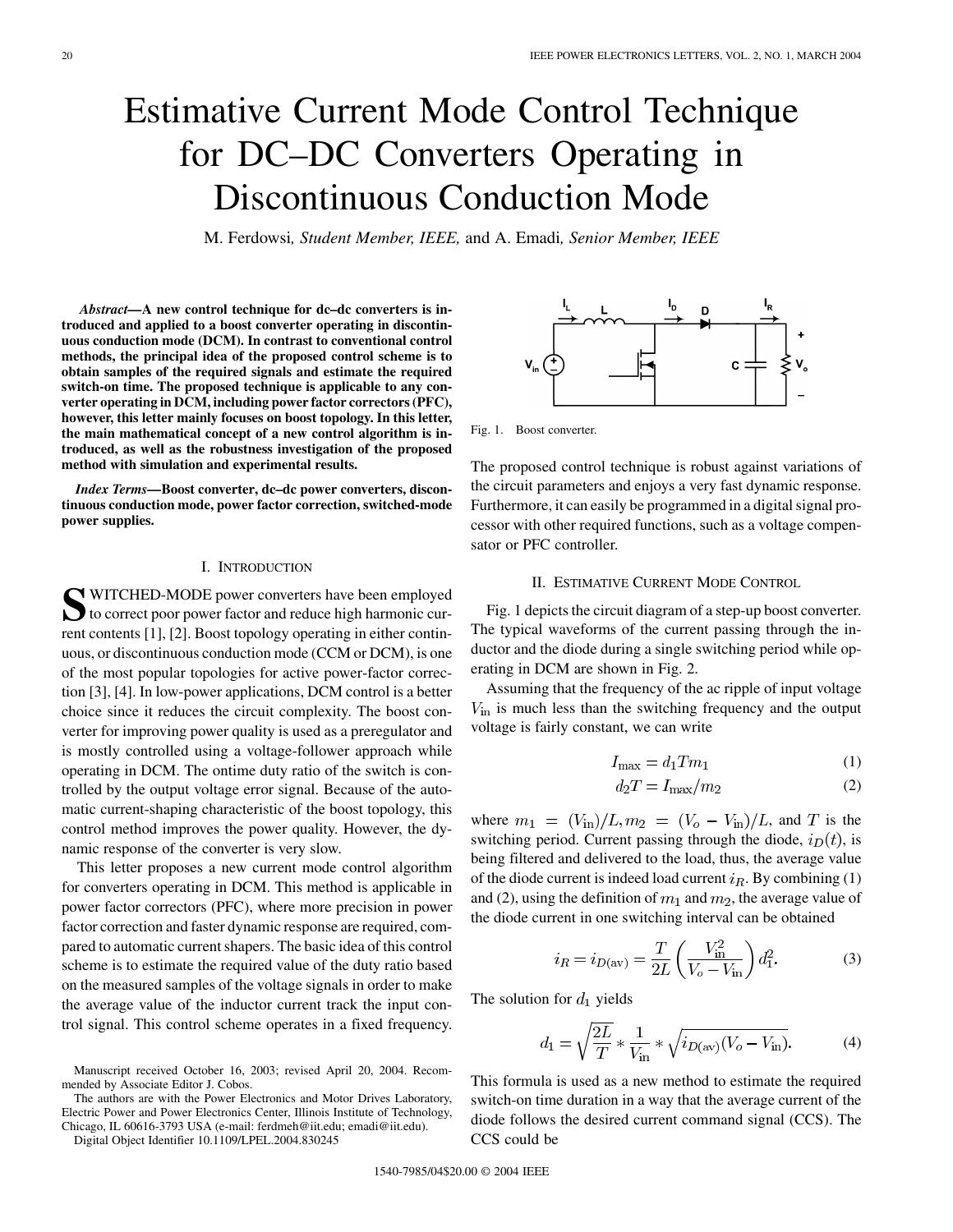

Fig. 2. Typical current waveforms of (a) inductor and (b) diode operating in DCM.



Fig. 3. Block diagram of the digital current controller.

- 1) output of the voltage compensator circuit, which conducts the output voltage regulation;
- 2) output of the load-sharing controller, which tries to balance the output current of the converters operating in parallel;
- 3) output of the power factor corrector, which tempts to generate sinusoidal input current.

Thus, at the beginning of each switching interval, input and output voltages as well as the current command signal, if it is not already a digital signal, are being sampled. Then knowing the dynamic of the converter (4), the controller computes the desired value of duty cycle  $d_1$ . Applying this value of the duty cycle to the converter makes the average value of the diode current follow the current command signal. The required mathematical computations can easily be programmed in a digital signal processor (DSP). Fig. 3 shows the block diagram of the controller. Based on the specific application, the current command signal can be obtained using the same DSP, another DSP with a higher level, or an analog circuit.

Fig. 4(a) and (b) show the simulation results of the transient response of the converter to the step-down and up-change of the current command signal. The inductor current is sketched in the figures, however the estimation is made based on the average value of the diode current. As can be observed, the inductor current pattern immediately follows the current command changes in a way that provides the required average current in the diode. This delay-free tracking characteristic provides a fast dynamic response.

# III. ERROR IN INDUCTANCE ESTIMATION

As we can observe from (4), the controller employs the numeric value of inductor  $L$  to calculate the desired value of duty cycle  $d_1$ . The rest of the variables in (4) are being sampled in each period. Therefore, the accuracy of the calculations depends on the accuracy of the inductor value. As a result, an error in the estimation of  $L$  degrades the tracking accuracy of the steady-state response of the converter. If  $\Delta L$  represents the error in the numeric value of L, applying  $L + \Delta L$  in (4) yields

$$
d_1 = \sqrt{\frac{2(L + \Delta L)}{T}} * \frac{1}{V_{\text{in}}} * \sqrt{i_{D(\text{av})}(V_o - V_{\text{in}})}.
$$
 (5)

Rearranging the terms in (5) leads us to

$$
d_1 = \sqrt{\frac{2L}{T}} * \frac{1}{V_{\text{in}}} * \sqrt{\left(1 + \frac{\Delta L}{L}\right) i_{D(\text{av})}(V_o - V_{\text{in}})}.
$$
 (6)

The third term in (6) can be interpreted as an error in the current command signal. So the generated current will be slightly different from the real value of the current command signal. Since the variation of  $L$  is slow and basically temperature or age dependent, even a very low-bandwidth voltage-control loop can easily damp this error to zero. Fig. 5 depicts the simulation results of the response of the boost converter, with its voltage loop open, if a 25% step error occurs in the assumed value of the inductor  $(L)$ . As we can observe from (6) and the simulation results, even applying a 25% instant error has only a slight effect on the operating point of the converter. Therefore, the control algorithm is not sensitive to the numeric value of the inductor, which is the only presumed parameter in (4).

### IV. POWER FACTOR CORRECTION

Using this technique we can achieve any current tracking property that we are interested in, for instance, PFC. In a DCM PFC application we try to shape the average value of the input current in a way that it follows the sinusoidal input voltage pattern. Considering the boost converter and its inductor current waveform (input current) in Fig. 2, we can write

$$
i_{L(\text{av})} = \frac{T}{2L} \left( \frac{V_o V_{\text{in}}}{V_o - V_{\text{in}}} \right) d_1^2 \tag{7}
$$

which is slightly different from the average value of the diode current obtained in (3). The solution for  $d_1$  yields

$$
d_1 = \sqrt{\frac{2L}{T}} * \sqrt{i_{L(\text{av})} \frac{V_o - V_{\text{in}}}{V_o V_{\text{in}}}}.
$$
 (8)

In the PFC application,  $i_L(\text{av})$  needs to be proportional to the rectified input voltage waveform. Thus, we can write

$$
i_{L(\text{av})} = A^* |V_{\text{in}}| \tag{9}
$$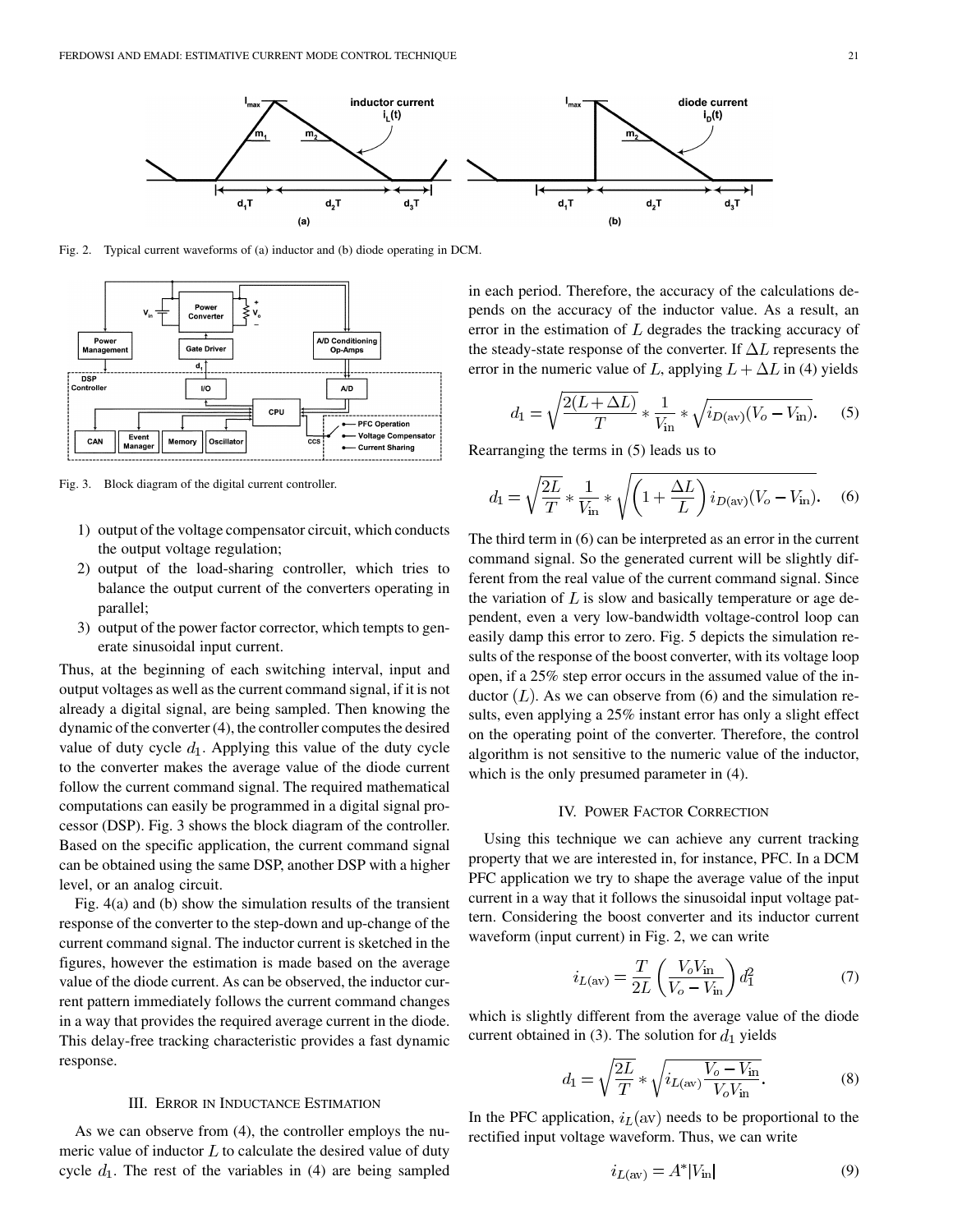

Fig. 4. Simulation results of the converter transient response to a step change in the current command signal: (a) step down and (b) step up.



Fig. 5. Simulation results of the open loop response to a 25% step change of the inductor value.

where gain  $A$  is determined by the voltage compensator based on the required output power. In the above equation the full-rectified sinusoidal input voltage is used as the reference of the inductor current in such a way that the input current tracks the input

voltage. Fig. 6 depicts the block diagram of the PFC converter. Fig. 7 shows the simulation results of the input current of the PFC converter. As can be observed, the average value of the input current follows the sinusoidal wave shape of the input voltage.